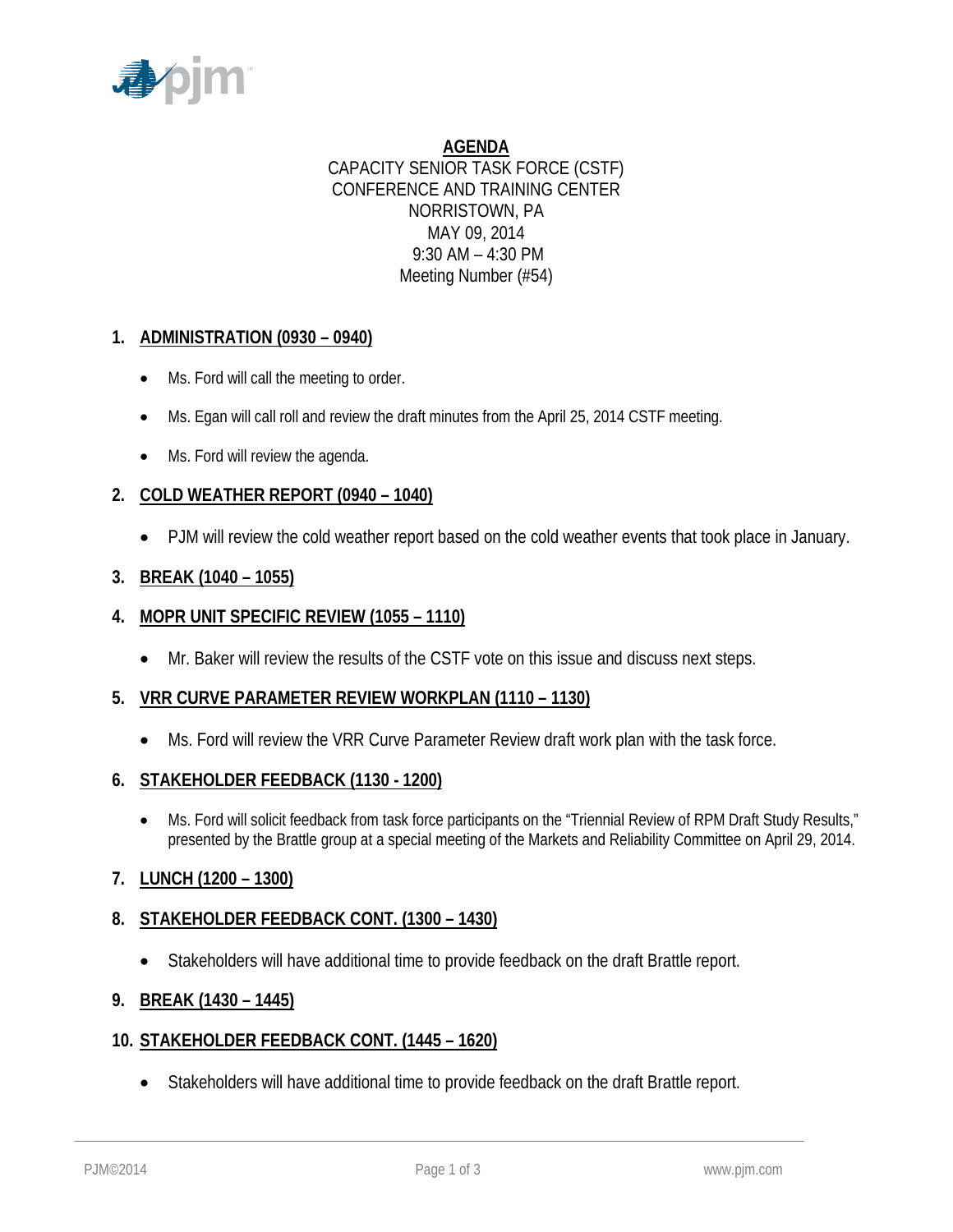

# **11. FUTURE AGENDA ITEMS (1620 – 1630)**

Participants will have the opportunity to request the addition of any new item(s) to the agenda of a future meeting.

## **12. FUTURE MEETING DATES**

### **2014**

| Friday, May 09, 2014       | 9:30 am - 4:30 pm     | PJM Interconnection, LLC |
|----------------------------|-----------------------|--------------------------|
| Friday, May 23, 2014       | $9:30$ am - $4:30$ pm | PJM Interconnection, LLC |
| Monday, June 02, 2014      | $9:30$ am - $4:30$ pm | PJM Interconnection, LLC |
| Friday, June 13, 2014      | $9:30$ am - $4:30$ pm | PJM Interconnection, LLC |
| Monday, June 30, 2014      | 1:00 pm - $4:30$ pm   | PJM Interconnection, LLC |
| Friday, July 11, 2014      | $9:30$ am - $4:30$ pm | PJM Interconnection, LLC |
| Friday, July 25, 2014      | $9:30$ am - $4:30$ pm | PJM Interconnection, LLC |
| Friday, August 08, 2014    | $9:30$ am - $4:30$ pm | PJM Interconnection, LLC |
| Thursday, August 14, 2014  | $9:30$ am - $4:30$ pm | PJM Interconnection, LLC |
| Friday, August 22, 2014    | $9:30$ am - $4:30$ pm | PJM Interconnection, LLC |
| Friday, September 12, 2014 | 9:30 am - 4:30 pm     | PJM Interconnection, LLC |
| Friday, September 26, 2014 | 9:30 am - 4:30 pm     | PJM Interconnection, LLC |
| Friday, October 10, 2014   | $9:30$ am - $4:30$ pm | PJM Interconnection, LLC |
| Friday, October 24, 2014   | $9:30$ am - $4:30$ pm | PJM Interconnection, LLC |
| Friday, November 07, 2014  | $9:30$ am - $4:30$ pm | PJM Interconnection, LLC |
| Friday, November 21, 2014  | $9:30$ am - $4:30$ pm | PJM Interconnection, LLC |
| Friday, December 05, 2014  | 9:30 am - 4:30 pm     | PJM Interconnection, LLC |
| Friday, December 19, 2014  | 9:30 am - 4:30 pm     | PJM Interconnection, LLC |

Author: Amanda Egan<br>
Amanda Egan<br>
792856, v1 792856, v1

#### **Anti-trust:**

You may not discuss any topics that violate, or that might appear to violate, the antitrust laws including but not limited to agreements between or among competitors regarding prices, bid and offer practices, availability of service, product design, terms of sale, division of markets, allocation of customers or any other activity that might unreasonably restrain competition. If any of these items are discussed the chair will re-direct the conversation. If the conversation still persists, parties will be asked to leave the meeting or the meeting will be adjourned.

#### **Code of Conduct:**

As a mandatory condition of attendance at today's meeting, attendees agree to adhere to the PJM Code of Conduct as detailed in PJM Manual M-34 section 4.5, including, but not limited to, participants' responsibilities and rules regarding the dissemination of meeting discussion and materials.

#### **Public Meetings/Media Participation:**

Unless otherwise noted, PJM stakeholder meetings are open to the public and to members of the media. Members of the media are asked to announce their attendance at all PJM stakeholder meetings at the beginning of the meeting or at the point they join a meeting already in progress. Members of the Media are reminded that speakers at PJM meetings cannot be quoted without explicit permission from the speaker. PJM Members are reminded that